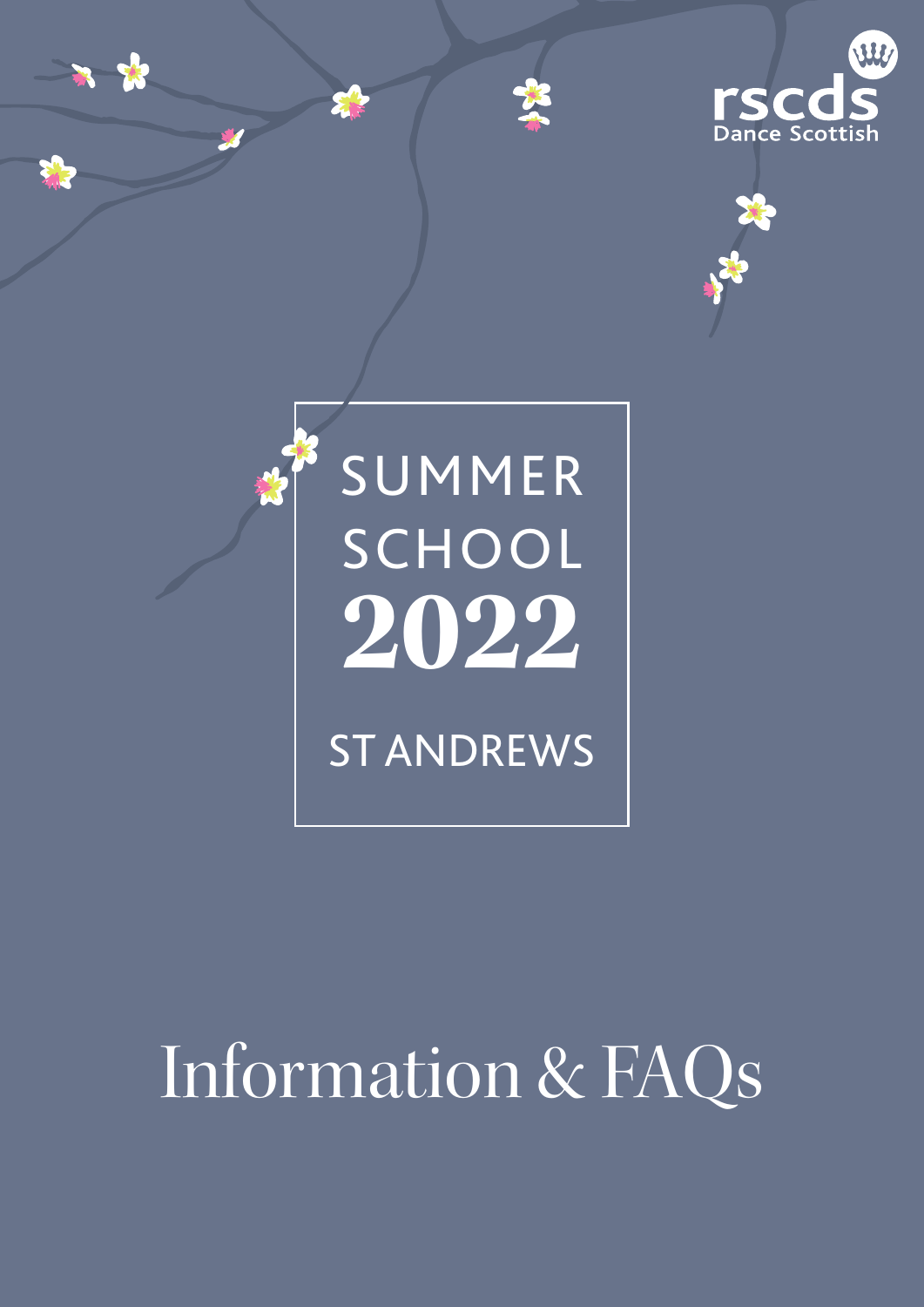# Royal Scottish Country Dance Society



# Summer School 2022

# St Andrews

# INFORMATION AND FAQs

\*additional information, including timetables and a map of the class venues, will be provided closer to the event date.

**Summer School Directors** Janet Johnston and Jim Stott

**Depute Directors** Susan MacFadyen and David Queen

Details of all teachers and musicians for each of the weeks is available on the website <https://www.rscds.org/events/summer-school-2022>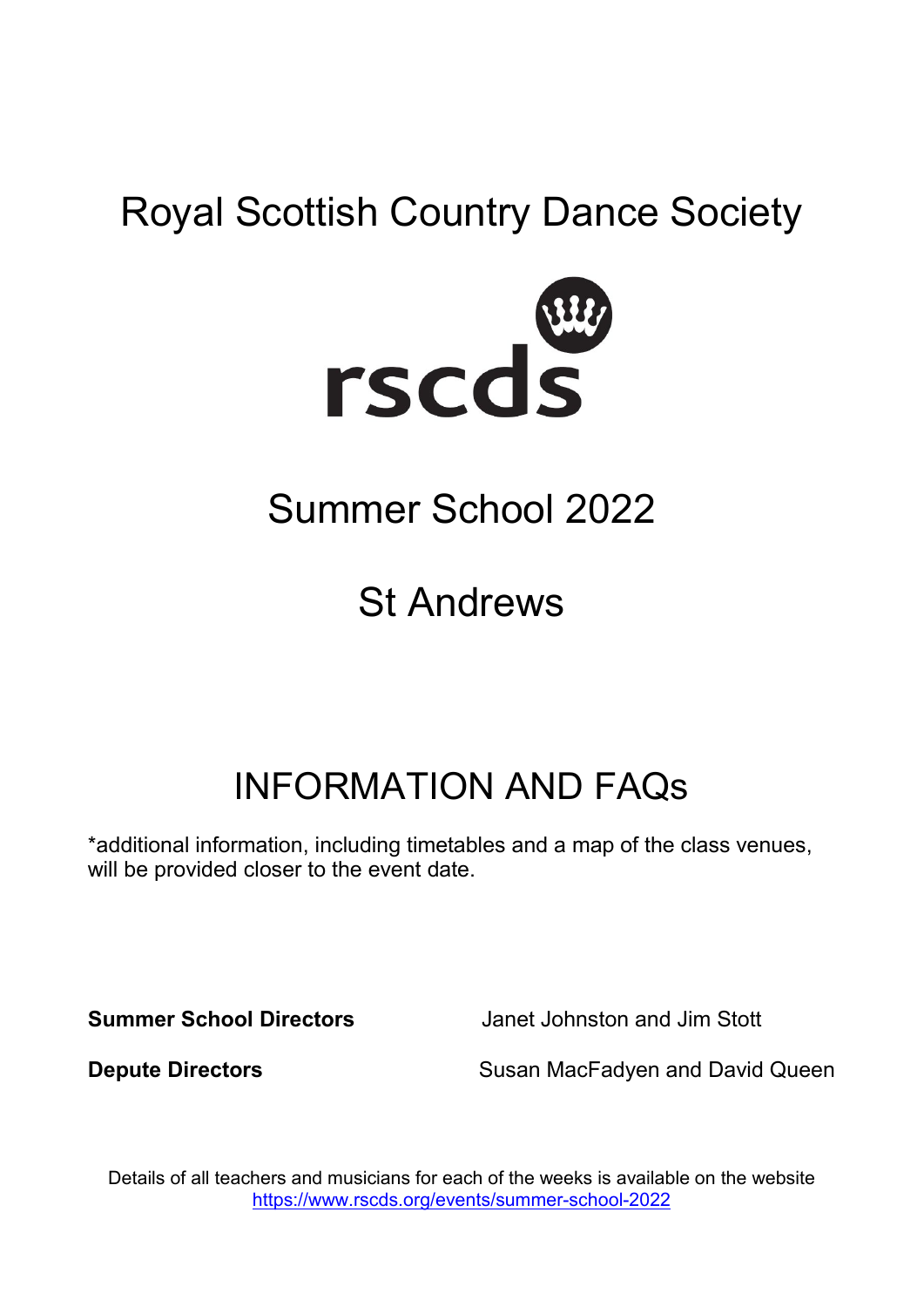## Sunday

| Registration* | <b>RSCDS Office</b>                     | $4.00pm - 6.00pm$ |
|---------------|-----------------------------------------|-------------------|
|               |                                         |                   |
| Afternoon Tea | University Hall Dining Room             | $3.00pm - 5.00pm$ |
|               |                                         |                   |
| <b>Dinner</b> | University Hall (self service)          | $6.00pm - 7.15pm$ |
|               |                                         |                   |
| "Welcome"     | Dancers are asked to meet in the        | 8.15pm            |
| Reception     | <b>COMMON ROOM in University Hall.</b>  |                   |
|               | Following the reception there will be a |                   |
|               | short programme of dancing              |                   |
|               |                                         |                   |

\* Room keys can be picked up from the desk in the foyer of University Hall **between 4pm and 6pm.**

(For later arrivals - there is someone on duty at both University Hall and Agnes Blackadder Hall 24 hours a day, to give you your key.)

Dancers arriving early are welcome to leave their bags at University Hall while they explore St Andrews ahead of collecting keys from 4pm.

Dancers staying in Agnes Blackadder Hall can check in at that building from 3pm onwards, then make their way to University Hall to register at the RSCDS Office.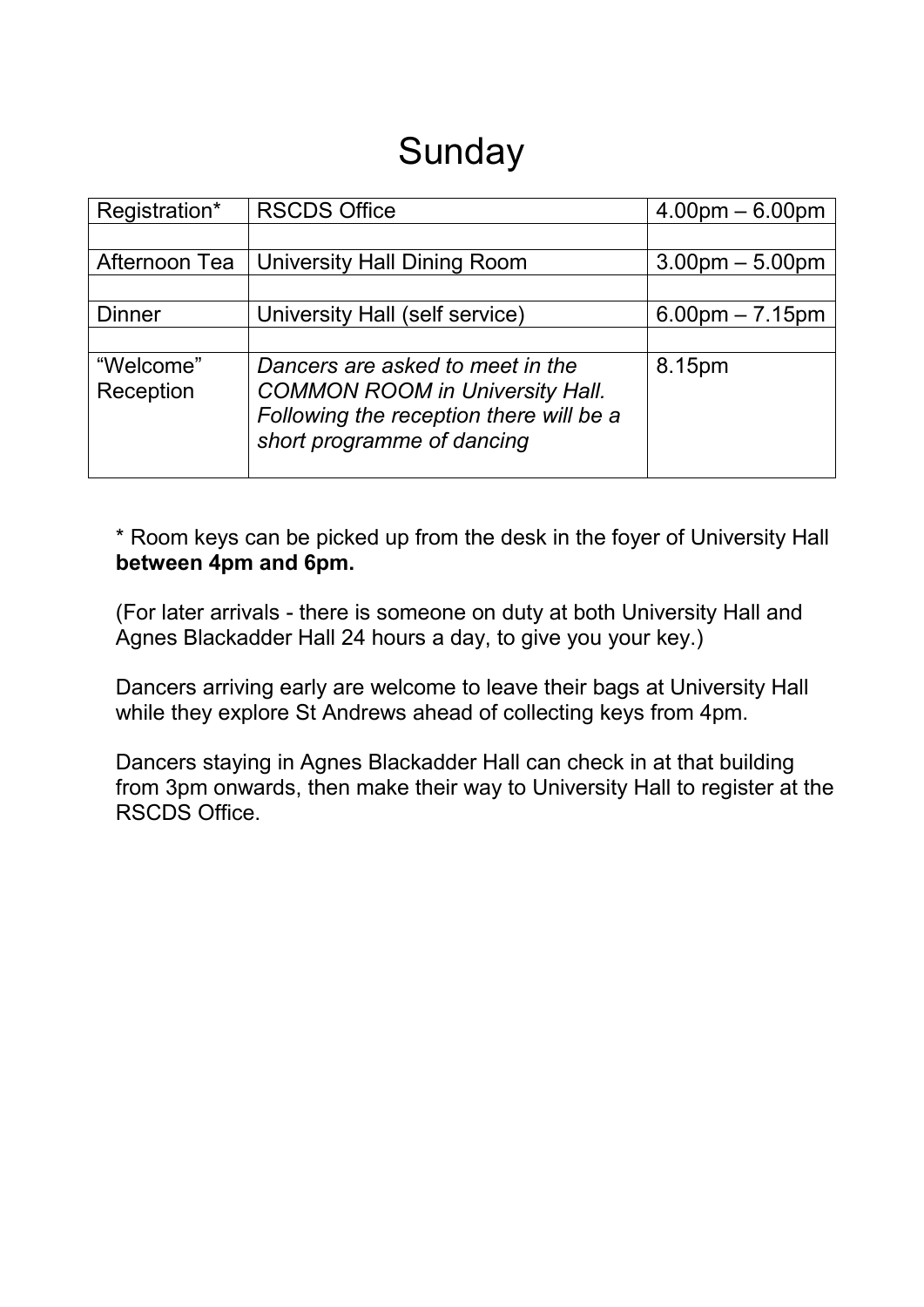# Monday

| <b>Breakfast</b>    | University Hall (self service)            | $7.30am -$     |
|---------------------|-------------------------------------------|----------------|
|                     |                                           | 9.00am         |
|                     | Agnes Blackadder Hall (self service)      | $7.30am -$     |
|                     |                                           | 9.00am         |
|                     |                                           |                |
| <b>RSCDS Office</b> | University Hall – feel free to drop in if | $9.00am -$     |
|                     | you have any questions                    | 10.00am        |
|                     |                                           |                |
| <b>Classes</b>      | Remember to check your timetables to      | $9.30$ am $-$  |
|                     | view the locations for your morning       | 12.30pm        |
|                     | classes (timetables and class lists will  |                |
|                     | also be posted on the notice boards in    |                |
|                     | University Hall)                          |                |
|                     |                                           |                |
| Lunch               | University Hall (self service)            | $12.45$ pm $-$ |
|                     |                                           | 1.30pm         |
|                     |                                           |                |
| <b>RSCDS Office</b> | University Hall – feel free to drop in if | $2.00pm -$     |
|                     | you have any questions                    | 5.00pm         |
|                     |                                           |                |
| <b>RSCDS</b> pop    | University Hall – drop in and browse a    | $2.00pm -$     |
| up Shop             | wide selection of RSCDS products          | 4.00pm         |
|                     |                                           |                |
| Optional            | Check your timetables to view the         | $2.30pm -$     |
| <b>Classes</b>      | location of any optional afternoon        | 3.45pm         |
|                     | classes (these will also be posted on the |                |
|                     | notice boards)                            |                |
|                     |                                           |                |
| <b>Dinner</b>       | University Hall (self service)            | $6.00pm -$     |
|                     |                                           | 7.15pm         |
|                     |                                           |                |
| Social              | Country Dancing in the Younger Hall       | $8.15$ pm $-$  |
| Dancing             |                                           | 10.30pm        |
|                     |                                           |                |
|                     |                                           |                |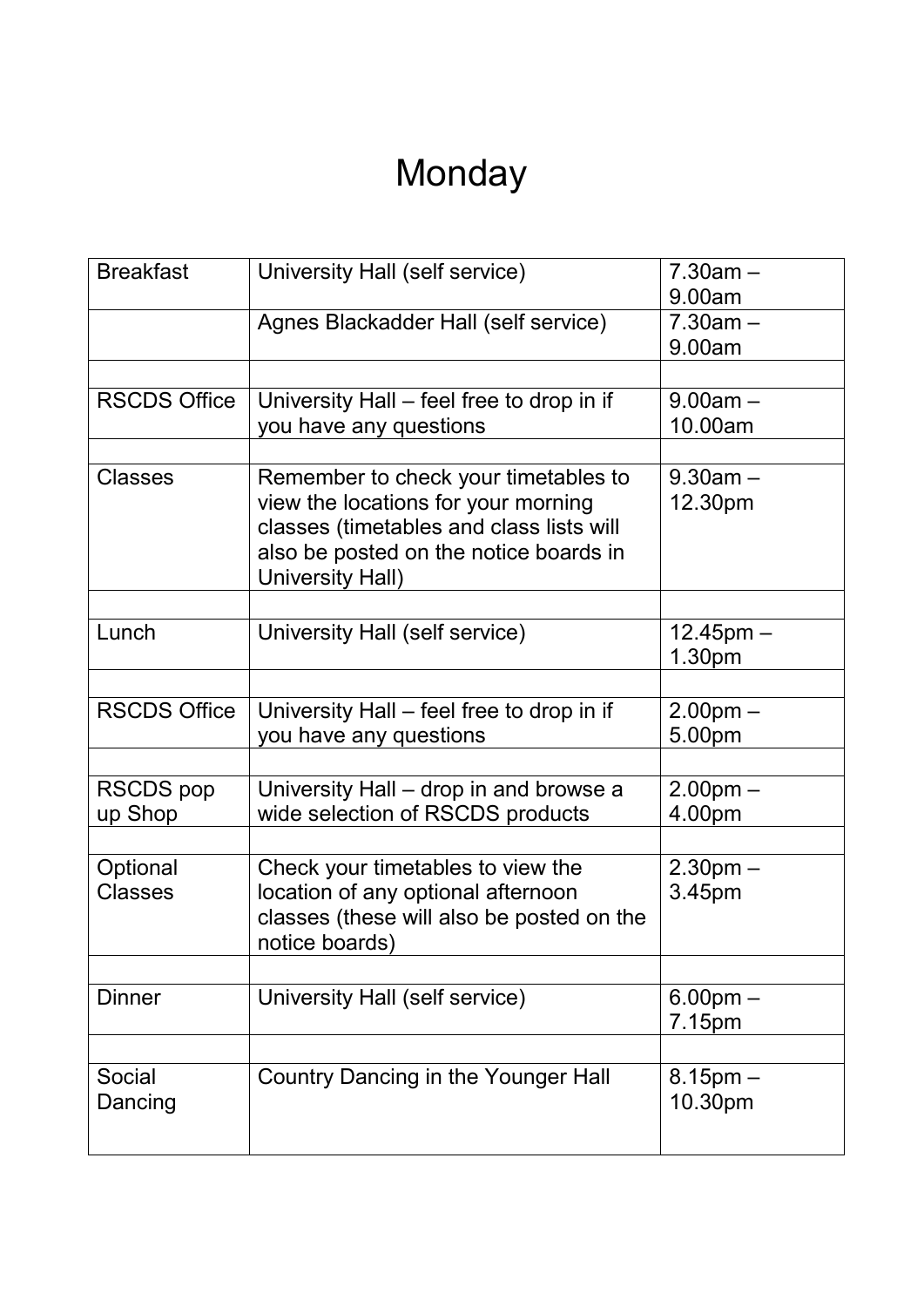# Tuesday

| <b>Breakfast</b>            | University Hall (self service)                                                                                                                                                        | $7.30$ am $-9.00$ am   |
|-----------------------------|---------------------------------------------------------------------------------------------------------------------------------------------------------------------------------------|------------------------|
|                             | Agnes Blackadder Hall (self service)                                                                                                                                                  | $7.30$ am $-9.00$ am   |
|                             |                                                                                                                                                                                       |                        |
| <b>RSCDS Office</b>         | University Hall – feel free to drop in if<br>you have any questions                                                                                                                   | $9.00$ am $-10.00$ am  |
|                             |                                                                                                                                                                                       |                        |
| <b>Classes</b>              | Remember to check your timetables to<br>view the locations for your morning<br>classes (timetables and class lists will<br>also be posted on the notice boards in<br>University Hall) | $9.30$ am $-12.30$ pm  |
|                             |                                                                                                                                                                                       |                        |
| Lunch                       | University Hall (self service)                                                                                                                                                        | $12.45$ pm $- 1.30$ pm |
|                             |                                                                                                                                                                                       |                        |
| <b>RSCDS Office</b>         | University Hall – feel free to drop in if<br>you have any questions                                                                                                                   | $2.00pm - 5.00pm$      |
|                             |                                                                                                                                                                                       |                        |
| <b>RSCDS</b> pop<br>up Shop | University Hall – drop in and browse a<br>wide selection of RSCDS products                                                                                                            | $2.00pm - 4.00pm$      |
|                             |                                                                                                                                                                                       |                        |
| Optional<br><b>Classes</b>  | Check your timetables to view the<br>location of any optional afternoon<br>classes (these will also be posted on<br>the notice boards)                                                | $2.30pm - 3.45pm$      |
|                             |                                                                                                                                                                                       |                        |
| <b>Dinner</b>               | University Hall (self service)                                                                                                                                                        | $6.00$ pm $- 7.15$ pm  |
|                             |                                                                                                                                                                                       |                        |
| Social<br>Dancing           | Country Dancing in the Common Room                                                                                                                                                    | $8.15$ pm $- 10.30$ pm |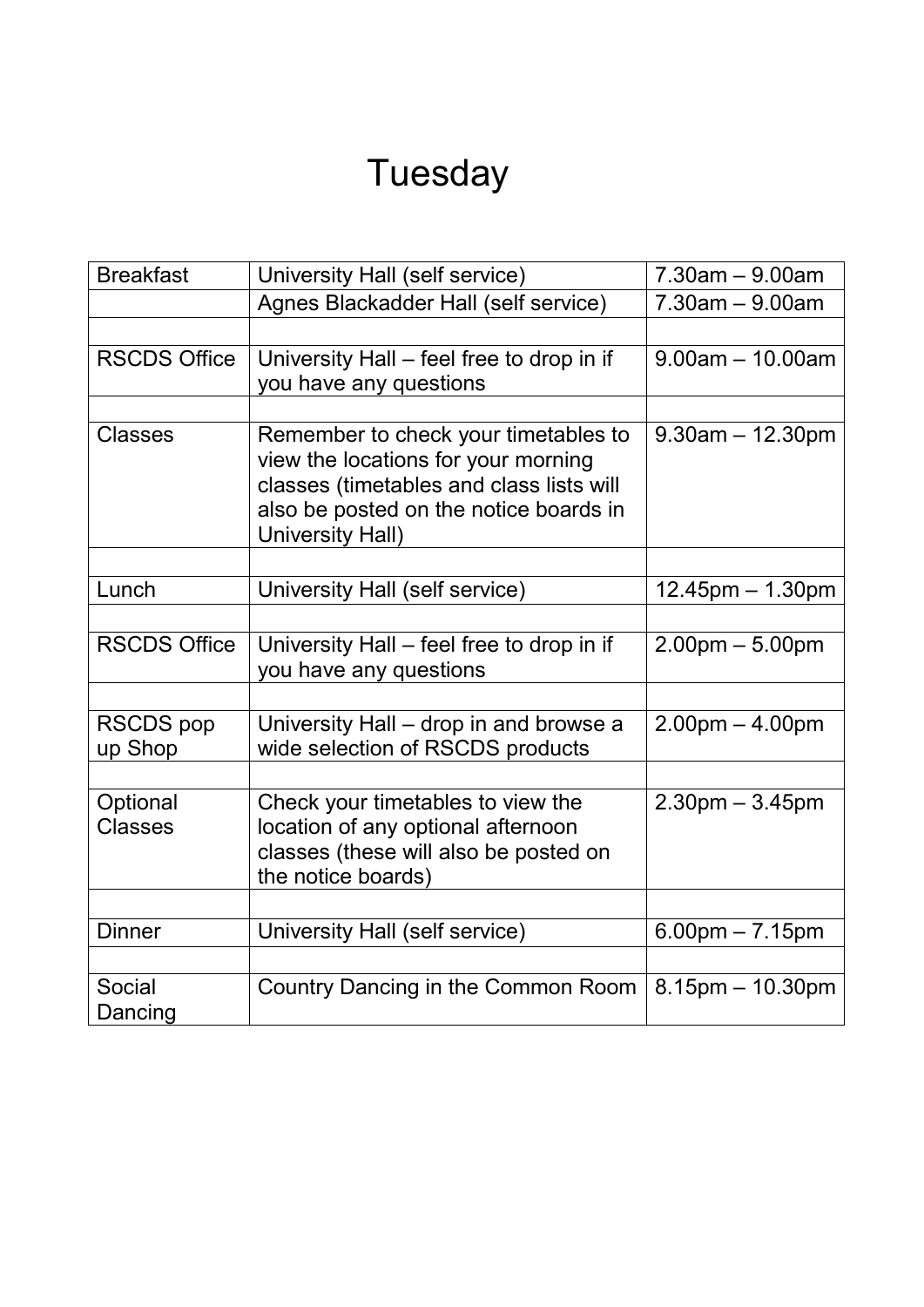## **Wednesday**

| <b>Breakfast</b>    | University Hall (self service)            | $7.30$ am $-9.00$ am              |
|---------------------|-------------------------------------------|-----------------------------------|
|                     |                                           |                                   |
|                     | Agnes Blackadder Hall (self service)      | $7.30am - 9.00am$                 |
|                     |                                           |                                   |
| <b>RSCDS Office</b> | University Hall - feel free to drop in if | $9.00am -$                        |
|                     | you have any questions                    | 10.00am                           |
|                     |                                           |                                   |
| <b>Classes</b>      | Remember to check your timetables to      | $9.30$ am $-$                     |
|                     | view the locations for your morning       | 12.30pm                           |
|                     | classes (timetables and class lists will  |                                   |
|                     | also be posted on the notice boards in    |                                   |
|                     | University Hall)                          |                                   |
|                     |                                           |                                   |
| Lunch               | University Hall (self service)            | $12.45$ pm $-$                    |
|                     |                                           | 1.30pm                            |
|                     |                                           |                                   |
| <b>RSCDS Office</b> | University Hall - feel free to drop in if | $2.00pm - 5.00pm$                 |
|                     | you have any questions                    |                                   |
|                     |                                           |                                   |
| <b>RSCDS</b> pop    | University Hall – drop in and browse a    | $2.00pm - 4.00pm$                 |
| up Shop             | wide selection of RSCDS products          |                                   |
|                     |                                           |                                   |
| Optional            | Check your timetables to view the         | $2.30pm - 3.45pm$                 |
| <b>Classes</b>      | location of any optional afternoon        |                                   |
|                     | classes (these will also be posted on the |                                   |
|                     | notice boards)                            |                                   |
|                     |                                           |                                   |
| <b>Dinner</b>       | University Hall (self service)            | $6.00 \text{pm} - 7.15 \text{pm}$ |
|                     |                                           |                                   |
| Social              | Country Dancing in the Common Room        | $8.15 \text{pm} -$                |
| Dancing             |                                           | 10.30pm                           |
|                     |                                           |                                   |
|                     | Ceilidh Dancing in the Old Dining Room    | $8.15$ pm $-$                     |
|                     |                                           | 10.00pm                           |
|                     |                                           |                                   |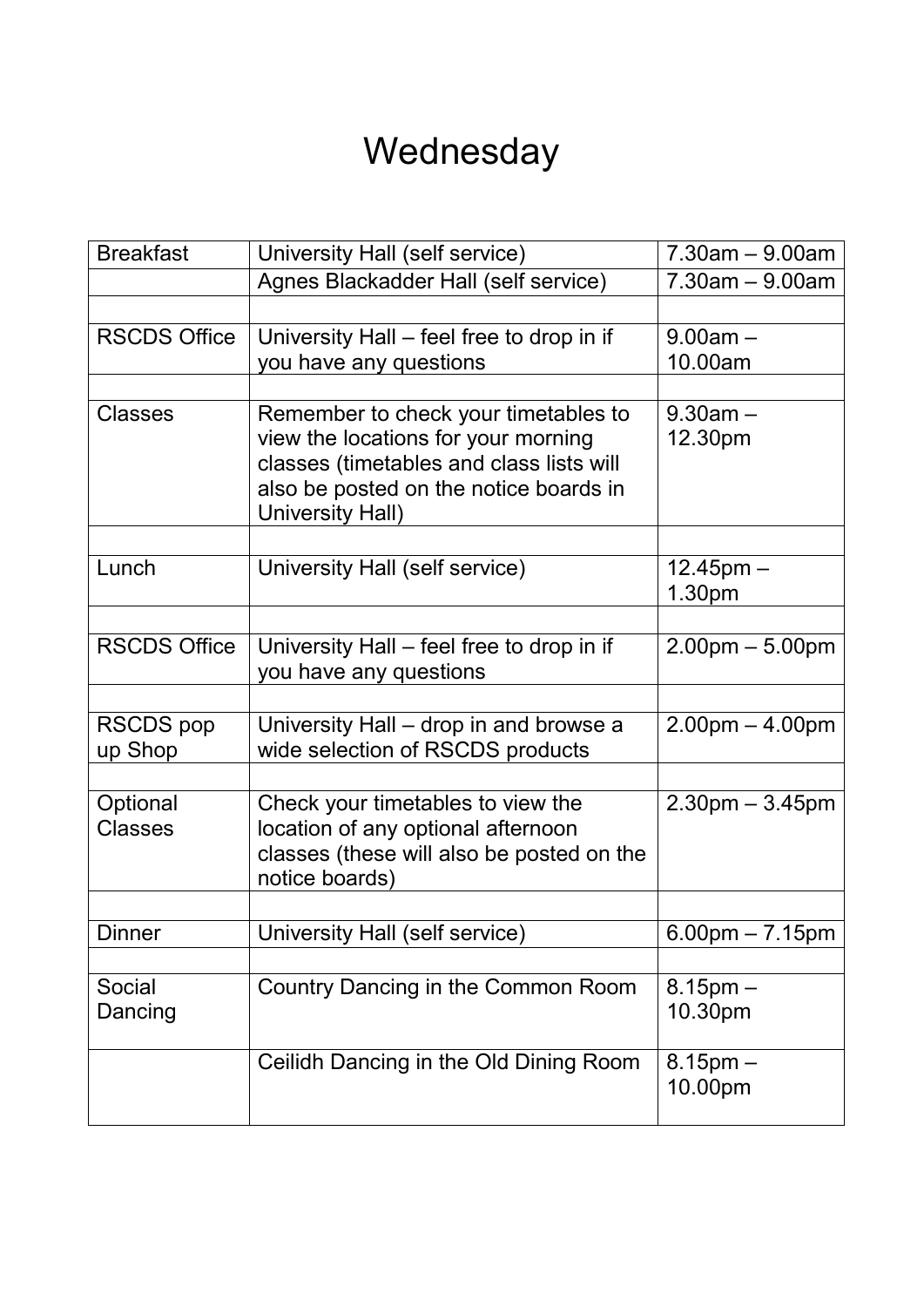# **Thursday**

| <b>Breakfast</b>           | University Hall (self service)                                                                                                                                    | $7.30am - 9.00am$                 |
|----------------------------|-------------------------------------------------------------------------------------------------------------------------------------------------------------------|-----------------------------------|
|                            | Agnes Blackadder Hall (self service)                                                                                                                              | $7.30$ am $-9.00$ am              |
|                            |                                                                                                                                                                   |                                   |
| <b>RSCDS Office</b>        | University Hall – feel free to drop in if                                                                                                                         | $9.00am -$                        |
|                            | you have any questions                                                                                                                                            | 10.00am                           |
|                            |                                                                                                                                                                   |                                   |
| <b>Classes</b>             | Remember to check your timetables to<br>view the locations for your morning<br>classes (timetables and class lists will<br>also be posted on the notice boards in | $9.30$ am $-$<br>12.30pm          |
|                            | University Hall)                                                                                                                                                  |                                   |
|                            |                                                                                                                                                                   |                                   |
| Lunch                      | University Hall (self service)                                                                                                                                    | $12.45$ pm $-$                    |
|                            |                                                                                                                                                                   | 1.30pm                            |
| <b>RSCDS Office</b>        |                                                                                                                                                                   |                                   |
|                            | University Hall – feel free to drop in if<br>you have any questions                                                                                               | $2.00pm - 5.00pm$                 |
|                            |                                                                                                                                                                   |                                   |
| <b>RSCDS</b> pop           | University Hall – drop in and browse a                                                                                                                            | $2.00pm - 4.00pm$                 |
| up Shop                    | wide selection of RSCDS products                                                                                                                                  |                                   |
|                            |                                                                                                                                                                   |                                   |
| Optional<br><b>Classes</b> | Check your timetables to view the<br>location of any optional afternoon<br>classes (these will also be posted on the<br>notice boards)                            | $2.30pm - 3.45pm$                 |
|                            |                                                                                                                                                                   |                                   |
| <b>Dinner</b>              | University Hall (self service)                                                                                                                                    | $6.00 \text{pm} - 7.15 \text{pm}$ |
|                            |                                                                                                                                                                   |                                   |
| Social dancing             | Country Dancing in the Younger Hall                                                                                                                               | $8.15 \text{pm} -$                |
|                            |                                                                                                                                                                   | 11.00pm                           |
|                            | Country Dancing in the Common Room                                                                                                                                | $8.15$ pm $-$                     |
|                            |                                                                                                                                                                   | 10.30pm                           |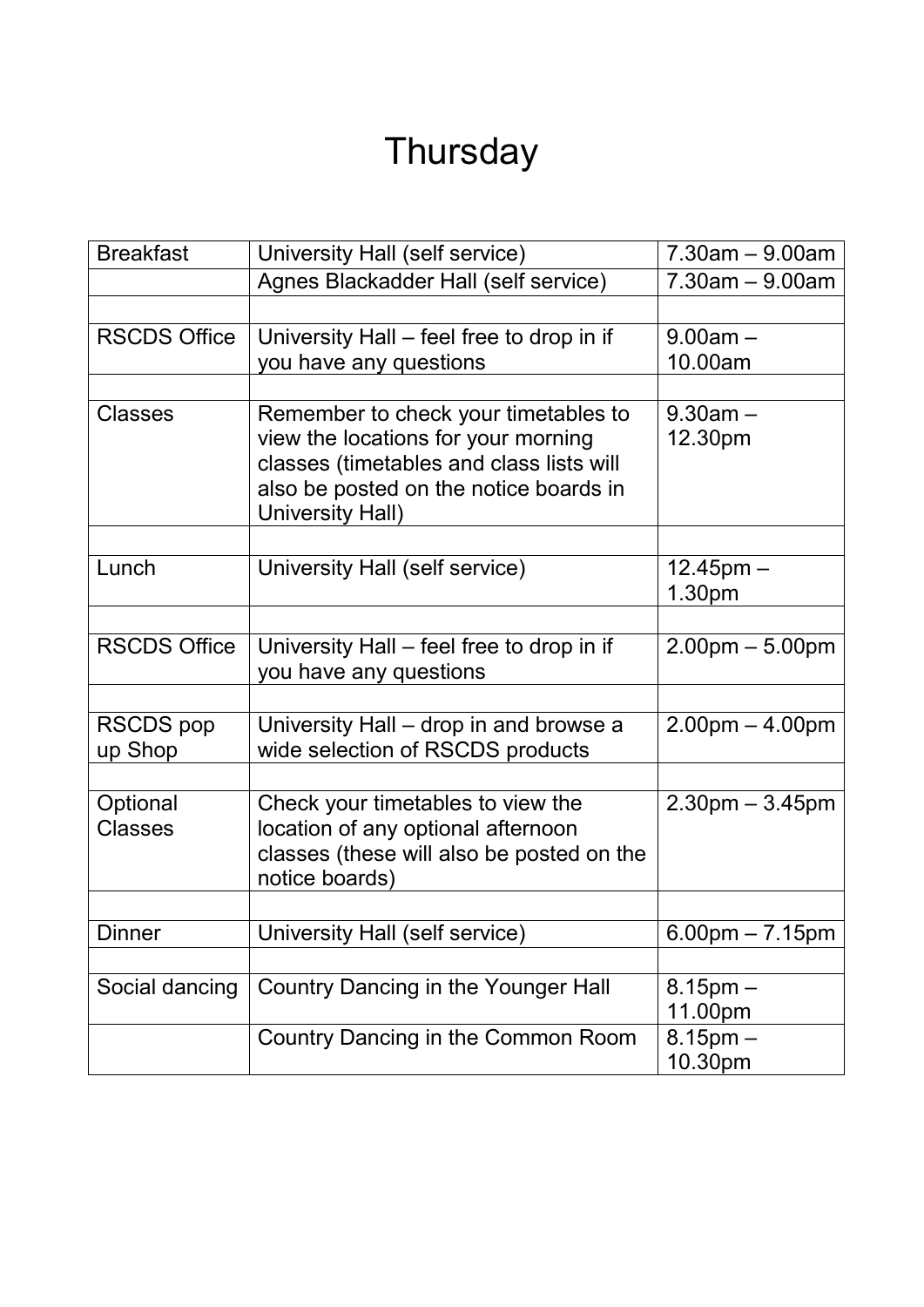# Friday

| <b>Breakfast</b>    | University Hall (self service)                             | $7.30$ am $-9.00$ am              |
|---------------------|------------------------------------------------------------|-----------------------------------|
|                     | Agnes Blackadder Hall (self service)                       | $7.30$ am $-9.00$ am              |
|                     |                                                            |                                   |
| <b>RSCDS Office</b> | University Hall – feel free to drop in if                  | $9.00am -$                        |
|                     | you have any questions                                     | 10.00am                           |
|                     |                                                            |                                   |
| <b>Classes</b>      | Remember to check your timetables to                       | $9.30$ am $-$                     |
|                     | view the locations for your morning                        | 12.30pm                           |
|                     | classes (timetables and class lists will                   |                                   |
|                     | also be posted on the notice boards in<br>University Hall) |                                   |
|                     |                                                            |                                   |
| Lunch               | University Hall (self service)                             | $12.45$ pm $-$                    |
|                     |                                                            | 1.30pm                            |
|                     |                                                            |                                   |
| <b>RSCDS Office</b> | University Hall – feel free to drop in if                  | $2.00pm - 5.00pm$                 |
|                     | you have any questions                                     |                                   |
|                     |                                                            |                                   |
| <b>RSCDS</b> pop    | University Hall – drop in and browse a                     | $2.00pm - 4.00pm$                 |
| up Shop             | wide selection of RSCDS products                           |                                   |
| Optional            | Check your timetables to view the                          | $2.30pm - 3.45pm$                 |
| <b>Classes</b>      | location of any optional afternoon                         |                                   |
|                     | classes (these will also be posted on                      |                                   |
|                     | the notice boards)                                         |                                   |
|                     |                                                            |                                   |
| <b>Garden Party</b> | On the lawn outside the Party Room,                        | $4.00 - 5.30$ pm                  |
|                     | weather permitting                                         |                                   |
|                     |                                                            |                                   |
| <b>Dinner</b>       | University Hall (self service)                             | $6.00 \text{pm} - 7.15 \text{pm}$ |
| Ceilidh             | <b>Common Room</b>                                         | 8.15pm                            |
|                     | Space for chairs is limited; if you wish                   |                                   |
|                     | to bring something soft to sit on please                   |                                   |
|                     | do so, but not the pillows from your                       |                                   |
|                     | bed!                                                       |                                   |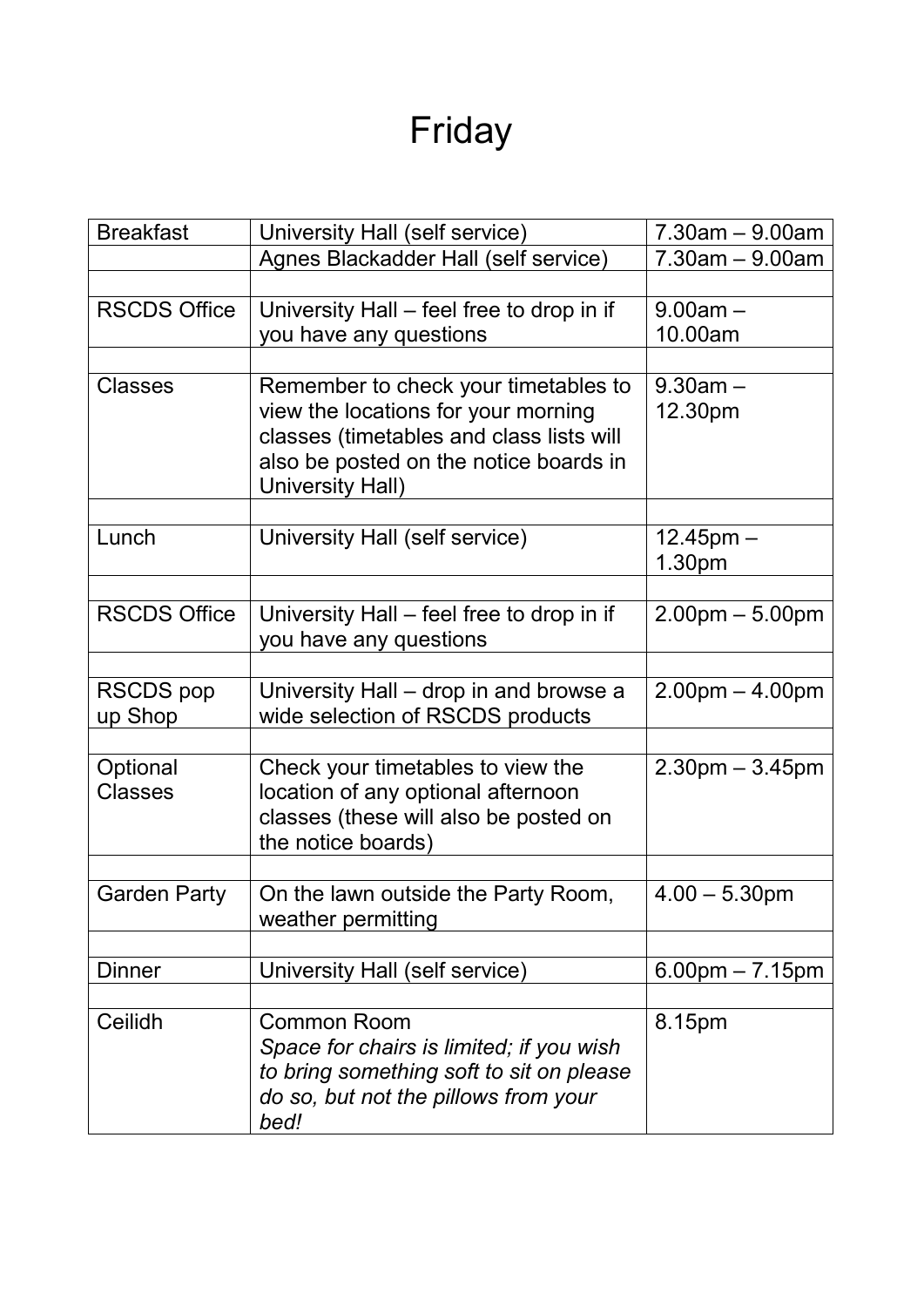# **Saturday**

| <b>Breakfast</b>      | University Hall (self service)                                                                                                                                                           | $7.30$ am $-9.00$ am              |
|-----------------------|------------------------------------------------------------------------------------------------------------------------------------------------------------------------------------------|-----------------------------------|
|                       | Agnes Blackadder Hall (self<br>service)                                                                                                                                                  | $7.30$ am $-9.00$ am              |
|                       |                                                                                                                                                                                          |                                   |
| <b>RSCDS Office</b>   | University Hall                                                                                                                                                                          | $9.00am - 12.15pm$                |
|                       |                                                                                                                                                                                          |                                   |
| <b>Classes</b>        | Remember to check your<br>timetables to view the locations<br>for your morning classes<br>(timetables and class lists will<br>also be posted on the notice<br>boards in University Hall) | $9.30$ am $-12.30$ pm             |
|                       |                                                                                                                                                                                          |                                   |
| Lunch                 | University Hall (self service)                                                                                                                                                           | $12.45$ pm $- 1.30$ pm            |
|                       |                                                                                                                                                                                          |                                   |
| <b>Dinner</b>         | University Hall (self service)                                                                                                                                                           | $6.00 \text{pm} - 7.15 \text{pm}$ |
|                       |                                                                                                                                                                                          |                                   |
| <b>Social Dancing</b> | Country Dancing in the Younger<br>Hall                                                                                                                                                   | $8.15$ pm $-11.00$ pm             |

### Sunday

| <b>Breakfast</b> | University Hall (self service)   | $7.30$ am $-9.00$ am |
|------------------|----------------------------------|----------------------|
|                  | Agnes Blackadder Hall (self      | $7.30$ am $-9.00$ am |
|                  | service)                         |                      |
|                  |                                  |                      |
| Lunch            | University Hall (self service)   | $12.45$ pm $-$       |
|                  | NOTE - only available if you are | 1.30pm               |
|                  | staying for another week         |                      |

Please ensure that your room is cleared by **10am**.

Luggage may be left in the Music Room in Lumsden Wing at University Hall until departure time.

Please return your key to the University Manager's office.

We do hope that you have enjoyed your visit to Summer School, have a safe journey home and we look forward to welcoming you again next year.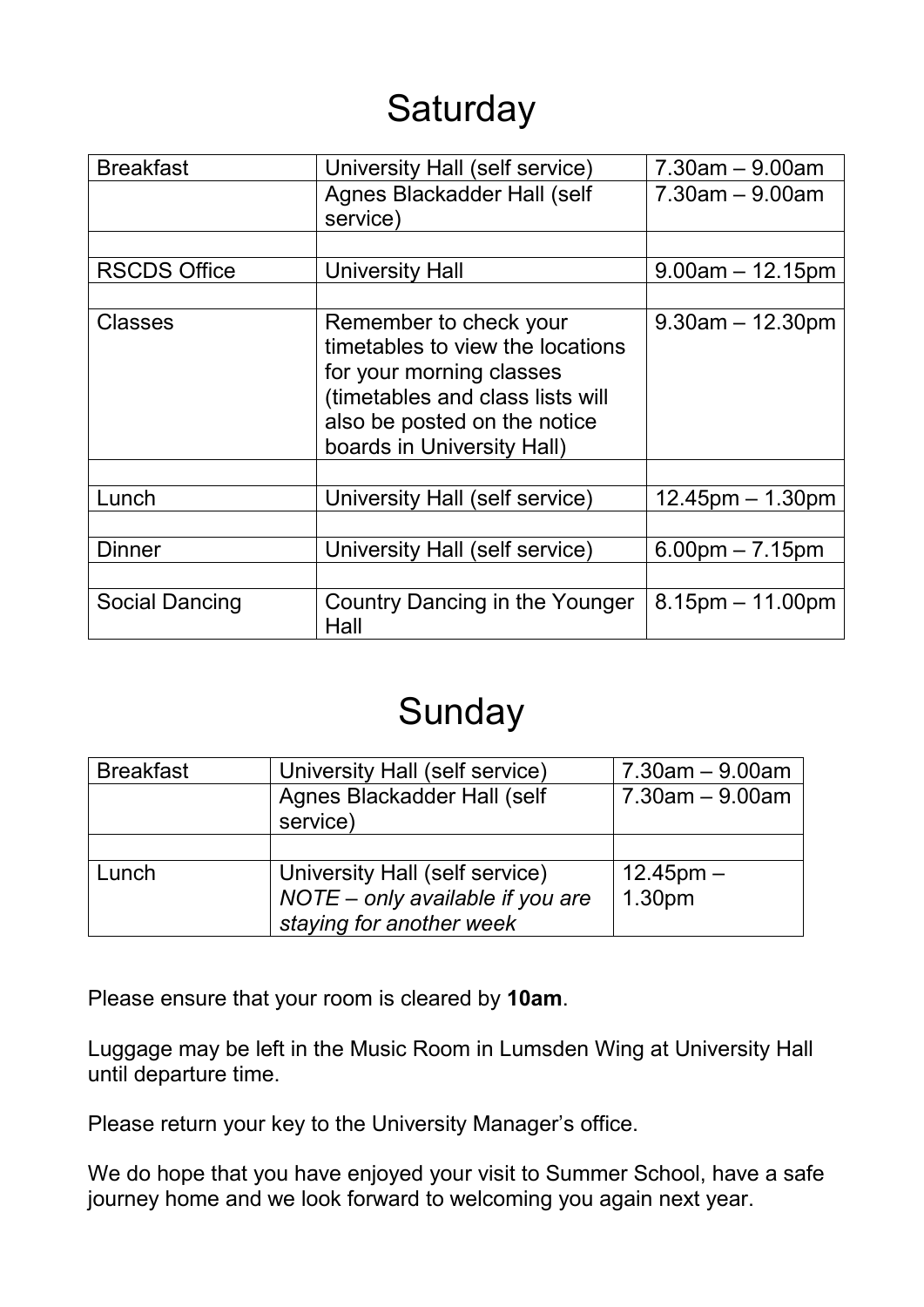### Useful information and helpful hints:

The full postal address is: RSCDS Summer School, University Hall, Kennedy Gardens, St Andrews, Fife, KY16 9DL

(Remember to check the pigeon holes in the dining room for any incoming mail.)

#### AGNES BLACKADDER HALL RESIDENTS

#### **Please note that other than breakfast, all meals will be eaten at University Hall**

#### **TELEPHONES**

To make internal calls from your room just dial the number of the room required. Remember the University staff are **not** permitted to give out telephone numbers.

#### USEFUL TELEPHONE NUMBERS

| <b>RSCDS Office</b>          | 01334 467 381 |
|------------------------------|---------------|
|                              |               |
| University Hall              | 01334 467 165 |
| <b>Agnes Blackadder Hall</b> | 01334 467 000 |
| <b>Health Centre</b>         | 01334 477 477 |
| <b>Dentist</b>               | 01334 473 237 |
| Physiotherapist              | 01334 477 398 |

#### WIFI ACCESS

There is free WIFI access throughout University Hall and Agnes Blackadder Hall.

#### NOTICE BOARDS

Remember to check the notice boards in University Hall for class lists, daily news sheets, special announcements etc. Please speak with staff in the RSCDS Office if you wish to display any notices.

#### ADDITIONAL REQUIREMENTS

If you need an extra pillow, light bulb, blanket etc please notify staff in the RSCDS Office. Dancers are particularly asked not to make requests or complaints direct to the University domestic staff.

#### ENTERTAINMENT/PARTY ROOMS

Please note that bedrooms are unsuitable for "parties" because of the lack of soundproofing. Dancers wishing to entertain should speak with staff in the RSCDS Office regarding access to a suitable party room. The party rooms must be left tidy and you are asked to dispose of all rubbish. There are refrigerators in kitchens where you may make ice cubes. Loud noise must cease at midnight out of consideration for those who wish to sleep.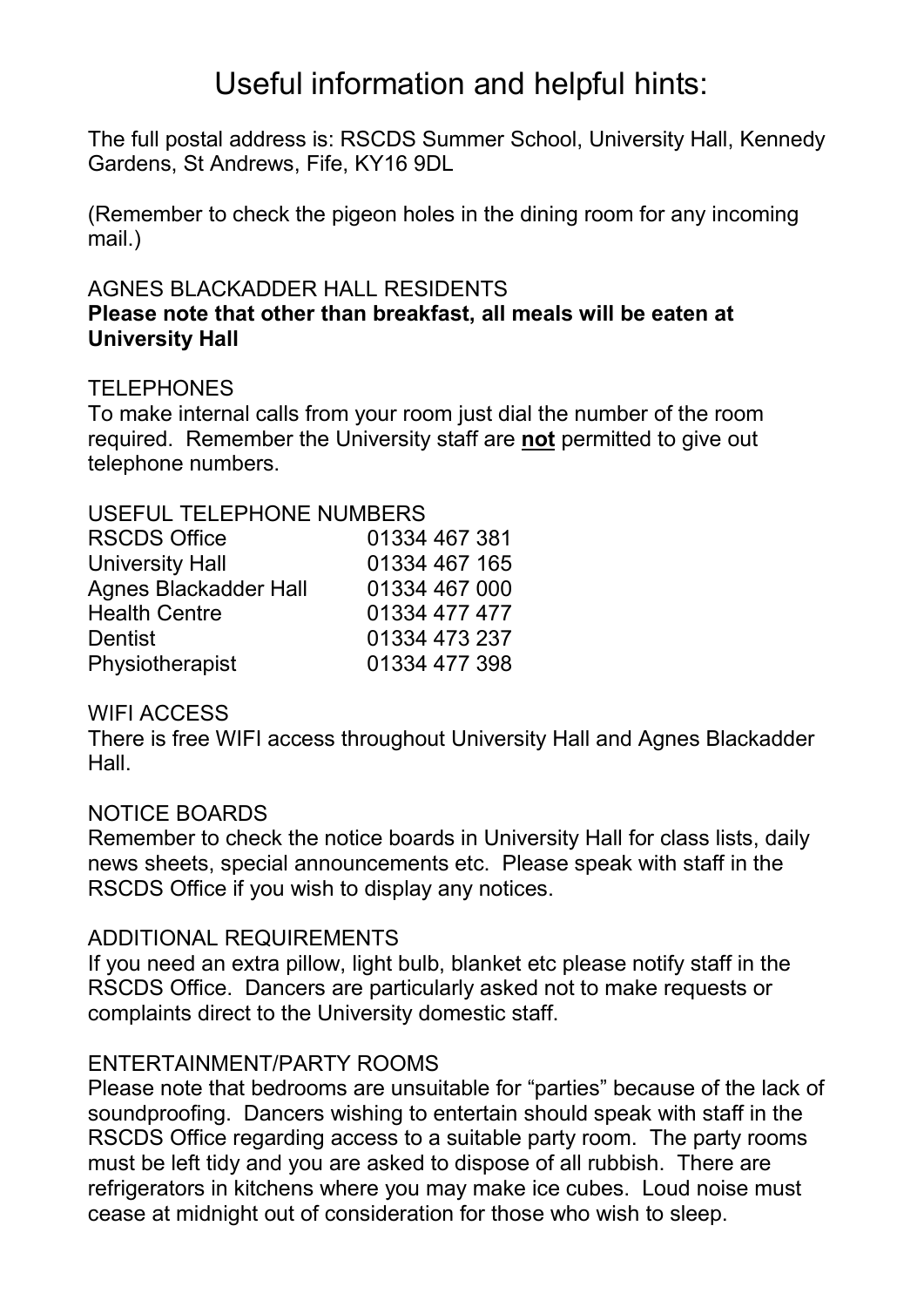#### GUESTS

Additional guests may join you for lunch or dinner. Please book with the RSCDS Office in advance. Payment is required at the time of booking.

#### AUDIO/VIDEO RECORDING

It is strictly prohibited for participants to audio or video record the classes. However, please be aware that filming and photography for RSCDS Marketing purposes is possible. Please speak with the photographer on the day if you wish to be excluded.

#### **CHAPERONES**

Chaperones are not permitted to participate in social events but may attend the ceilidh.

#### **KEYS**

For security reasons, the outer Hall doors are locked at all times. Your swipe card will be required for access. A payment will be required in lieu of lost keys and swipe cards.

#### LAUNDRY

Facilities available include washing machines, dryers, irons and ironing boards. Washing machines and dryers operate by card which may be purchased from the machine outside the dining room.

#### PARKING

Please observe all parking restrictions. If in doubt DON'T PARK.

#### ELECTRICAL EQUIPMENT

Please do not use any high powered electrical equipment other than those supplied in your room. The use of heaters, kettles, irons, electric blankets, toasters, refrigerators, microwaves or other cooking apparatus is prohibited.

#### FIRE PROCEDURE

Fire alarms are installed in the buildings for your safety and it is vitally important that if the alarm sounds you must vacate the building at any time of the day or night. There may be false alarms, but please do not take the risk.

#### SMOKING POLICY

The law in Scotland is that smoking is not permitted in any public building. Electronic cigarettes are not permitted in halls and University premises.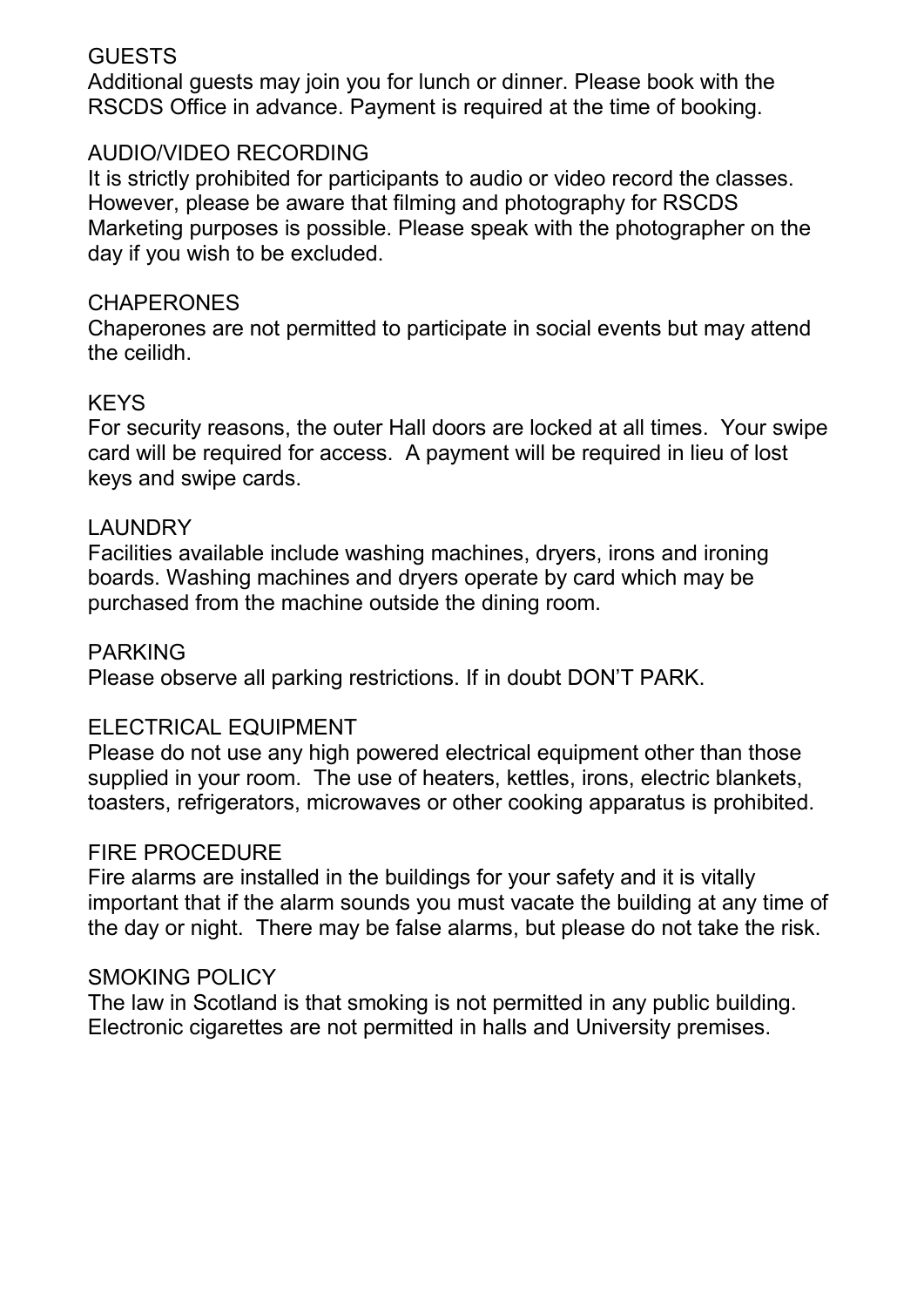#### **Summer School 2022 - Frequently Asked Questions**

#### Q. Is there still availability?

A. Yes, there is currently availability in all 3 weeks.

### **Q.** How do I get there?<br>A. If you are travelling

If you are travelling by train, you should go to Leuchars station, which is 5 miles outside St Andrews. There are taxis in a rank beside the station. If you are travelling by bus, there is a bus station in St Andrews, located a 10 minute walk from University Hall. If you are travelling by car, the post code for University Hall is KY16 9DL, the post code for Agnes Blackadder Hall is KY16 9XW.

#### Q. Can I book an extra night?

A. You may be able to book an extra night by contacting University Hall direct on 01334 467 165.

#### Q. I need to cancel my place, can I have a refund?

A. The cancellation period ends on  $31<sup>st</sup>$  March and after this date we cannot typically offer a refund unless there are exceptional circumstances. Please email us  $(info@rscds.org)$  outlining your reasons for cancelling, and we will put your request to the Treasurer.

#### Q. Can I change my week?

- A. Yes, you can change your week until **30th April 2022**, after this date your room will have been booked in the week you first requested.
- <mark>Q. Can I change my class?</mark><br>A. Yes. which class would \
- Yes, which class would you prefer? (refer to Class Selector details on the website).
- Q. What if I don't like my class, once I'm in St Andrews?<br>A. That is not usually a problem, we will try to find you a
- That is not usually a problem, we will try to find you a more suitable class.
- Q. What is the difference in the accommodation?
- A. University Hall has shared bathrooms, Agnes Blackadder Hall has ensuite rooms.

#### Q. Do I need to bring my own linen?

A. No, bedding and towels are provided, towels are changed daily if required.

#### Q. What about meals?

A. Those staying in University Hall will have breakfast, lunch and dinner in the dining hall there. Those staying in Agnes Blackadder Hall will have breakfast in Agnes Blackadder, lunch and dinner in University Hall.

#### Q. Are there facilities for making hot dinks?

A. Yes, there are kitchens, equipped with tea, coffee, milk etc, on each floor of University Hall. There are kettles, etc in the bedrooms at Agnes Blackadder Hall.

#### Q. Are there laundry facilities?

A. Yes, there are laundry facilities in University Hall and Agnes Blackadder Hall.

#### Q. Are there hairdryers provided in bedrooms?

A. No, you will have to bring your own.